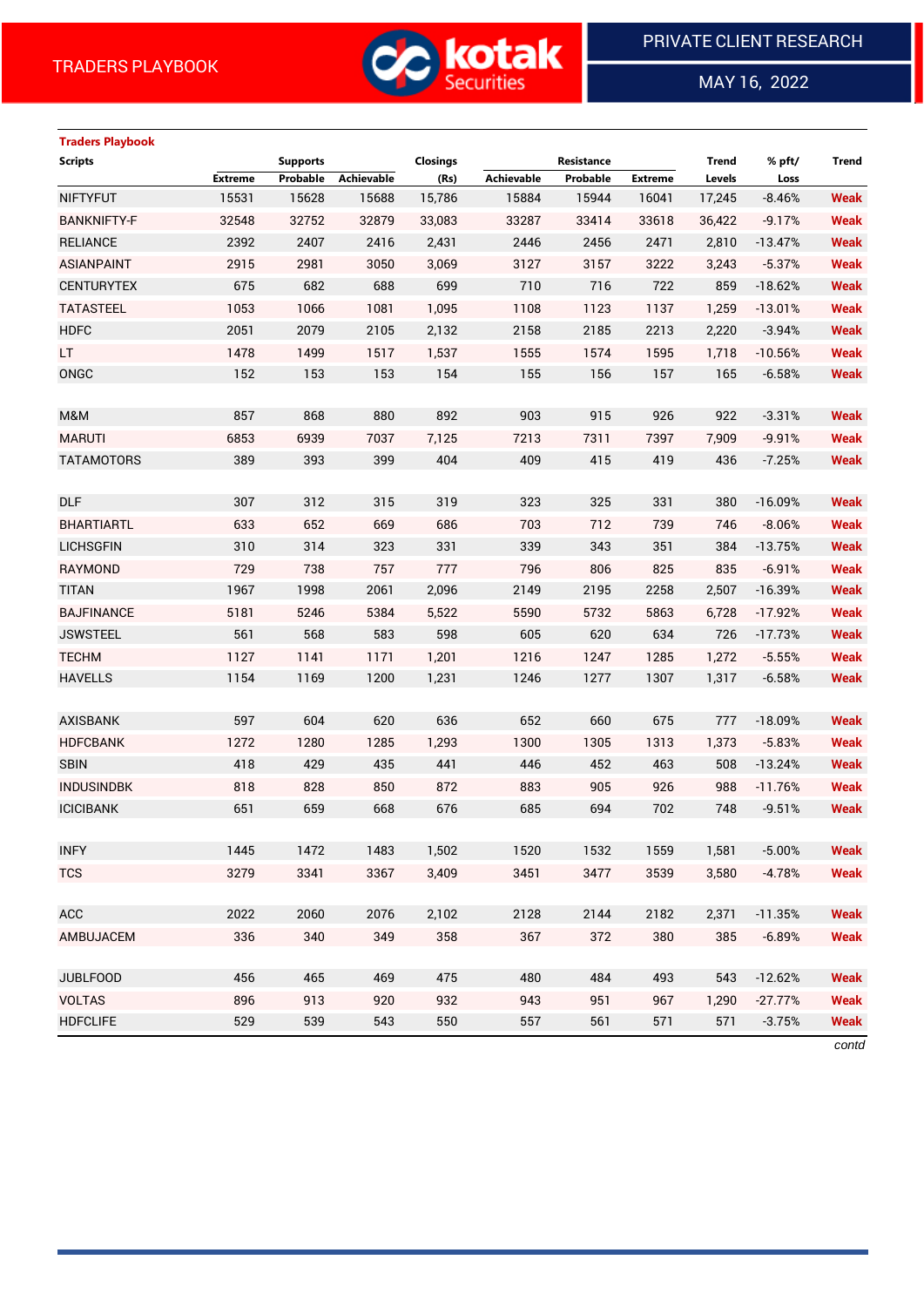# **Closing Pricess**

Closing price is that price at which a scrip closes on the previous day. Traders can start their intraday trade on this level. The stock or index should sustain above or below the closing price else you should exit the trade. Ideally, half a percent should be the stop loss above or below the closing price to enter the trade.

## **Trend**

Trend is the level at which the tendency of Indices and Stocks can be identified. For best results, you can use the 'Trend Remarks' to trade. A 'Weak' trend means that traders can trade with a negative bias. If the trend is 'Strong', you can trade long with a positive bias. Base price should be the closing price.

## **Achievable (Supp/Resis)**

It is the price which can be achieved if the Index/Stock trades above or below the closing price. During normal course of trading, first levels are important as one can take profits around first resistance and supports levels.

# **Probable (Supp/Resis)**

It's a second resistance/support and can be achieved if stocks/indices are in trending mode. Events can lead stocks and indices to reach these levels.

#### **Extreme levels**

Sometimes, the stocks fall or rise to their average lowest or highest levels FOR THE DAY and that may act as an excellent contra buying or selling opportunity with a stop loss given in the table. This means buying around extreme support and selling around extreme resistance strictly with a given stop loss. For e.g. If the extreme support for Nifty is given at 5605, and in case the market comes down to similar levels, then you can initiate long positions with the given 'stop loss for long' in the column, say at 5585. If it breaks 5585 then the trader must exit the position. This is valid on both the sides.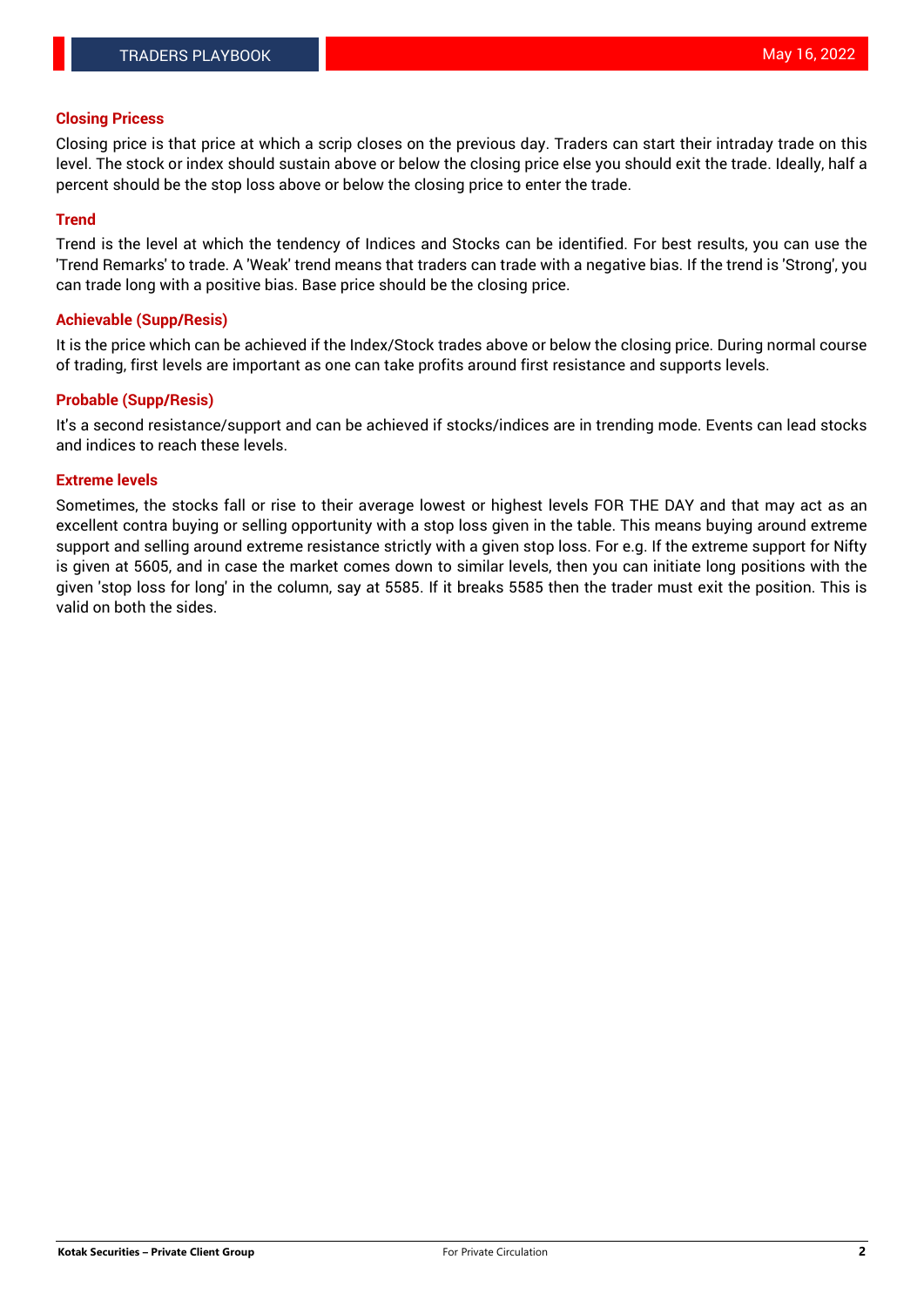# **RATING SCALE (PRIVATE CLIENT GROUP)**

**BUY** – A condition that indicates a good time to buy a stock. The exact circumstances of the signal will be determined by the indicator that an

analyst is using.

**SELL** – A condition that indicates a good time to sell a stock. The exact circumstances of the signal will be determined by the indicator that an

analyst is using.

**Stop Loss Order** – An instruction to the broker to buy or sell stock when it trades beyond a specified price. They serve to either protect your profits or

limit your losses.

#### **FUNDAMENTAL RESEARCH TEAM (PRIVATE CLIENT GROUP)**

**Shrikant ChouhanArun AgarwalAmit Agarwal, CFA Hemali Dhame** Head of ResearchAuto & Auto AncillaryTransportation, Paints, FMCG Banking & Finance shrikant.chouhan@kotak.comarun.agarwal@kotak.com agarwal.amit@kotak.com Hemali.Dhame@kotak.com +91 22 6218 5408+91 22 6218 6443+91 22 6218 6439 +91 22 6218 6433 **Jatin Damania Purvi ShahRini MehtaK. Kathirvelu** Metals & Mining, MidcapPharmaceuticalsResearch Associate Support Executive jatin.damania@kotak.com [purvi.shah@kotak.com](mailto:purvi.shah@kotak.com) rini.mehta@kotak.co[mk.kathirvelu@kotak.com](mailto:k.kathirvelu@kotak.com) +91 22 6218 6440+91 22 6218 6432+91 80801 97299 +91 22 6218 6427 **Sumit Pokharna Pankaj Kumar**

Oil and Gas, Information TechConstruction, Capital Goods & Midcaps

sumit.pokharna@kotak.compankajr.kumar@kotak.com

+91 22 6218 6438+91 22 6218 6434

#### **TECHNICAL RESEARCH TEAM (PRIVATE CLIENT GROUP)**

**Shrikant ChouhanAmol AthawaleSayed Haider**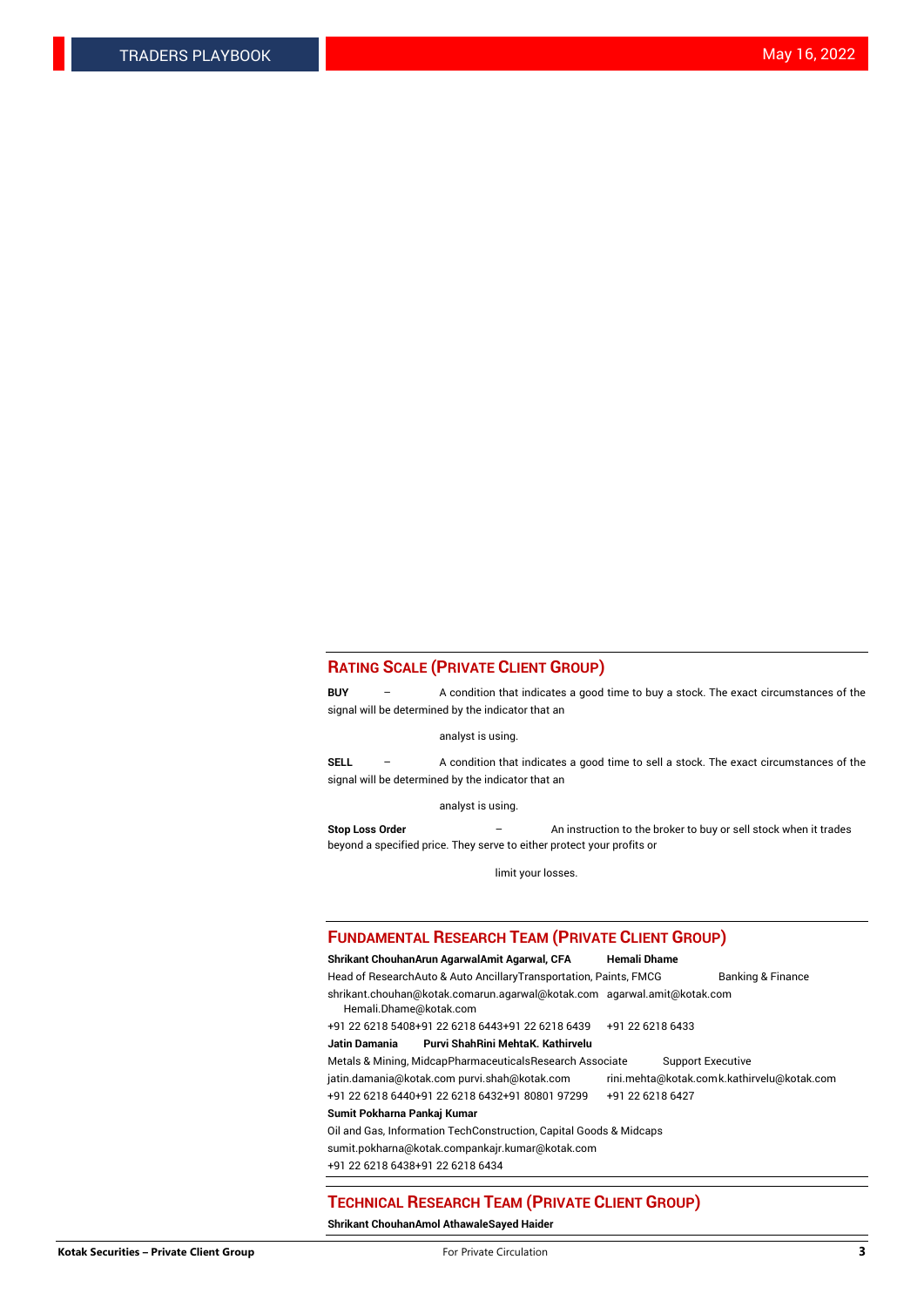[shrikant.chouhan@kotak.com](mailto:shrikant.chouhan@kotak.com)[amol.athawale@kotak.com](mailto:amol.athawale@kotak.com) Research Associate +91 22 6218 5408+91 20 6620 335[0sayed.haider@kotak.com](mailto:sayed.haider@kotak.com) +91 22 62185498

#### **DERIVATIVES RESEARCH TEAM (PRIVATE CLIENT GROUP)**

#### **Sahaj Agrawal Prashanth LaluPrasenjit Biswas, CMT, CFTe**

[sahaj.agrawal@kotak.com](mailto:sahaj.agrawal@kotak.com)[prashanth.lalu@kotak.com](mailto:prashanth.lalu@kotak.com) [prasenjit.biswas@kotak.com](mailto:prasenjit.biswas@kotak.com) +91 79 6607 2231+91 22 6218 5497+91 33 6615 6273

#### **Disclosure/Disclaimer (Private Client Group)**

largest brokerage and distribution house.

Kotak Securities Limited is a corporate trading and clearing member of BSE Limited (BSE), National Stock Exchange of India Limited (NSE), Metropolitan Stock Exchange of India Limited (MSE), National Commodity and Derivatives Exchange (NCDEX) and Multi Commodity Exchange (MCX). Our businesses include stock broking, services rendered in connection with distribution of primary market issues and financial products like mutual funds and fixed deposits, depository services and Portfolio Management.

Kotak Securities Limited is also a depository participant with National Securities Depository Limited (NSDL) and Central Depository Services (India) Limited (CDSL). Kotak Securities Limited is also registered with Insurance Regulatory and Development Authority as Corporate Agent for Kotak Mahindra Old Mutual Life Insurance Limited and is also a Mutual Fund Advisor registered with Association of Mutual Funds in India (AMFI). We are registered as a Research Analyst under SEBI (Research Analyst) Regulations, 2014.

We hereby declare that our activities were neither suspended nor we have defaulted with any stock exchange authority with whom we are registered in last five years. However SEBI, Exchanges and Depositories have conducted the routine inspection and based on their observations have issued advise/warning/deficiency letters/ or levied minor penalty on KSL for certain operational deviations. We have not been debarred from doing business by any Stock Exchange / SEBI or any other authorities; nor has our certificate of registration been cancelled by SEBI at any point of time.

We offer our research services to clients as well as our prospects.

This document is not for public distribution and has been furnished to you solely for your information and must not be reproduced or redistributed to any other person. Persons into whose possession this document may come are required to observe these restrictions.

This material is for the personal information of the authorized recipient, and we are not soliciting any action based upon it. This report is not to be construed as an offer to sell or the solicitation of an offer to buy any security in any jurisdiction where such an offer or solicitation would be illegal. It is for the general information of clients of Kotak Securities Ltd. It does not constitute a personal recommendation or take into account the particular investment objectives, financial situations, or needs of individual clients.

We have reviewed the report, and in so far as it includes current or historical information, it is believed to be reliable though its accuracy or completeness cannot be guaranteed. Neither Kotak Securities Limited, nor any person connected with it, accepts any liability arising from the use of this document. The recipients of this material should rely on their own investigations and take their own professional advice. Price and value of the investments referred to in this material may go up or down. Past performance is not a guide for future performance. Certain transactions -including those involving futures, options and other derivatives as well as non-investment grade securities - involve substantial risk and are not suitable for all investors. Reports based on technical analysis centers on studying charts of a stock's price movement and trading volume, as opposed to focusing on a company's fundamentals and as such, may not match with a report on a company's fundamentals.

Opinions expressed are our current opinions as of the date appearing on this material only. While we endeavor to update on a reasonable basis the information discussed in this material, there may be regulatory, compliance or other reasons that prevent us from doing so. Prospective investors and others are cautioned that any forward-looking statements are not predictions and may be subject to change without notice. Our proprietary trading and investment businesses may make investment decisions that are inconsistent with the recommendations expressed herein.

Kotak Securities Limited has two independent equity research groups: Institutional Equities and Private Client Group. This report has been prepared by the Private Client Group.

We and our affiliates/associates, officers, directors, and employees, Research Analyst(including relatives) worldwide may: (a) from time to time, have long or short positions in, and buy or sell the securities thereof, of company (ies) mentioned herein or (b) be engaged in any other transaction involving such securities and earn brokerage or other compensation or act as a market maker in the financial instruments of the subject company/company (ies) discussed herein or act as advisor or lender / borrower to such company (ies) or have other potential/material conflict of interest with respect to any recommendation and related information and opinions at the time of publication of Research Report or at the time of public appearance. Kotak Securities Limited (KSL) may have proprietary long/short position in the above mentioned scrip(s) and therefore may be considered as interested. The views provided herein are general in nature and does not consider risk appetite or investment objective of particular investor; readers are requested to take independent professional advice before investing. This should not be construed as invitation or solicitation to do business with KSL. Kotak Securities Limited is also a Portfolio Manager. Portfolio Management Team (PMS) takes its investment decisions independent of the PCG research and accordingly PMS may have positions contrary to the PCG research recommendation. Kotak Securities Limited does not provide any promise or assurance of favourable view for a particular industry or sector or business group in any manner. The investor is requested to take into consideration all the risk factors including their financial condition, suitability to risk return profile and take professional advice before investing.

The analyst for this report certifies that all of the views expressed in this report accurately reflect his or her personal views about the subject company or companies and its or their securities, and no part of his or her compensation was, is or will be, directly or indirectly related to specific recommendations or views expressed in this report.

No part of this material may be duplicated in any form and/or redistributed without Kotak Securities' prior written consent.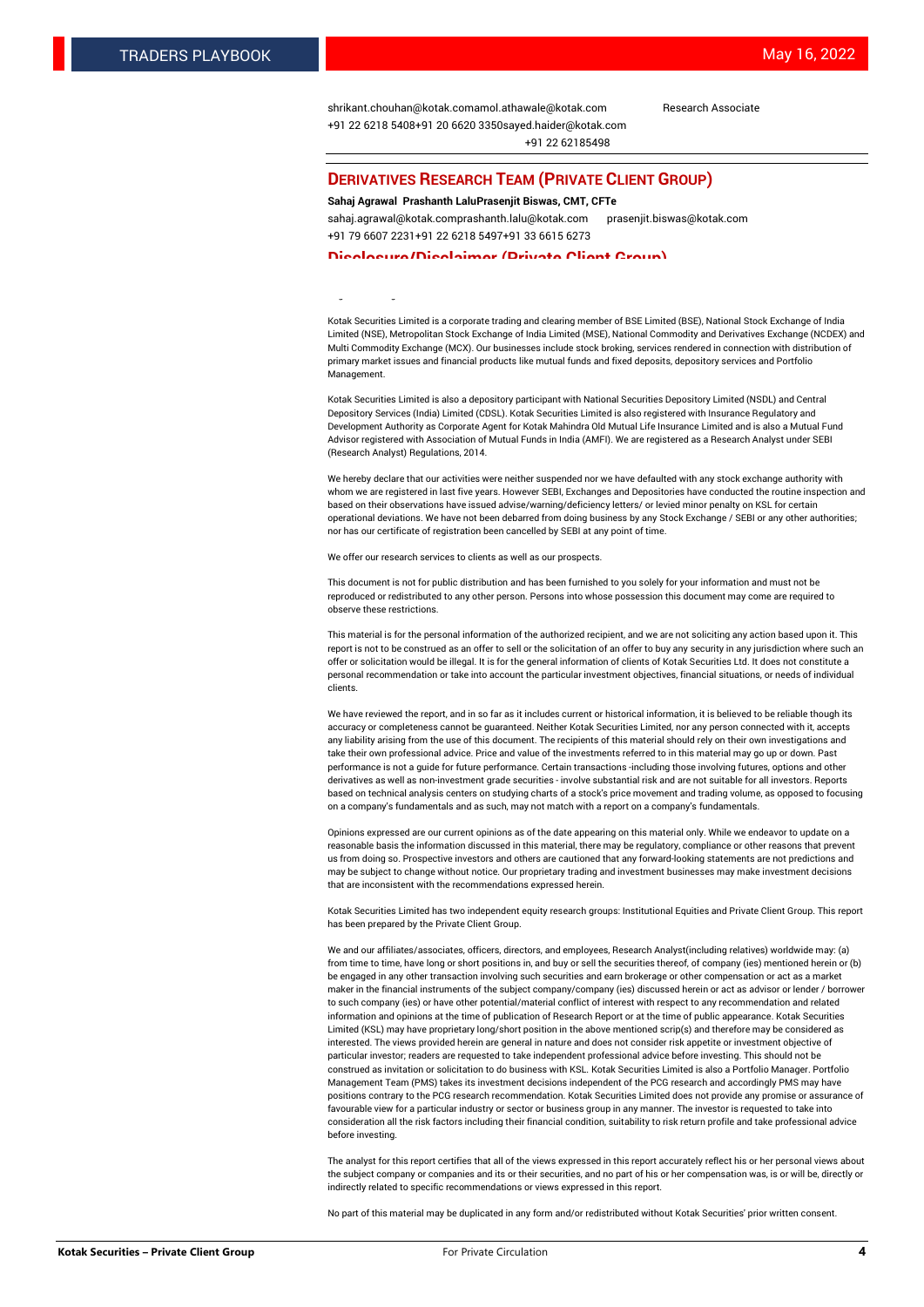#### Details of Associates are available o[n www.kotak.com](http://www.kotak.com/)

"Note that the research analysts contributing to the research report may not be registered/qualified as research analysts with FINRA; and

Such research analysts may not be associated persons of Kotak Mahindra Inc and therefore, may not be subject to NASD Rule 2711 restrictions on communications with a subject company, public appearances and trading securities held by a research analyst account

Any U.S. recipients of the research who wish to effect transactions in any security covered by the report should do so with or through Kotak Mahindra Inc. (Member FINRA/SIPC) and (ii) any transactions in the securities covered by the research by U.S. recipients must be effected only through Kotak Mahindra Inc. (Member FINRA/SIPC) at 369 Lexington Avenue 28th Floor NY NY 10017 USA (Tel:+1 212-600-8850).

Kotak Securities Limited and its non US affiliates may, to the extent permissible under applicable laws, have acted on or used this research to the extent that it relates to non US issuers, prior to or immediately following its publication. This material should not be construed as an offer to sell or the solicitation of an offer to buy any security in any jurisdiction where such an offer or solicitation would be illegal. This research report and its respective contents do not constitute an offer or invitation to purchase or subscribe for any securities or solicitation of any investments or investment services. Accordingly, any brokerage and investment services including the products and services described are not available to or intended for Canadian persons or US persons."

Research Analyst has served as an officer, director or employee of subject company(ies): No

We or our associates may have received compensation from the subject company(ies) in the past 12 months.

We or our associates have managed or co-managed public offering of securities for the subject company(ies) in the past 12 months: No

We or our associates may have received compensation for investment banking or merchant banking or brokerage services from the subject company(ies) in the past 12 months. We or our associates may have received any compensation for products or services other than investment banking or merchant banking or brokerage services from the subject company(ies) in the past 12 months. We or our associates may have received compensation or other benefits from the subject company(ies) or third party in connection with the research report. Our associates may have financial interest in the subject company(ies).

Research Analyst or his/her relative's financial interest in the subject company(ies): No

Kotak Securities Limited has financial interest in the subject company(ies) at the end of the month immediately preceding the date of publication of Research Report: No

"However, Kotak Securities Prop/Arbitrage team could have exposure/financial interest to the subject company/companies during the ongoing month."

Nature of financial interest is holding of equity shares or derivatives of the subject company.

Our associates may have actual/beneficial ownership of 1% or more securities of the subject company(ies) at the end of the month immediately preceding the date of publication of Research Report.

Research Analyst or his/her relatives has actual/beneficial ownership of 1% or more securities of the subject company(ies) at the end of the month immediately preceding the date of publication of Research Report: No.

Kotak Securities Limited has actual/beneficial ownership of 1% or more securities of the subject company(ies) at the end of the month immediately preceding the date of publication of Research Report: No

By referring to any particular sector, Kotak Securities Limited does not provide any promise or assurance of favourable view for a particular industry or sector or business group in any manner. The investor is requested to take into consideration all the risk factors including their financial condition, suitability to risk return profile and take professional advice before investing. Such representations are not indicative of future results.

Subject company(ies) may have been client during twelve months preceding the date of distribution of the research report.

"A graph of daily closing prices of securities is available at https://www.nseindia.com/ChartApp/install/charts/main

and http://economictimes.indiatimes.com/markets/stocks/stock-quotes. (Choose a company from the list on the browser and select the "three years" icon in the price chart)."

Kotak Securities Limited. Registered Office: 27 BKC, C 27, G Block, Bandra Kurla Complex, Bandra (E), Mumbai 400051. CIN: U99999MH1994PLC134051, Telephone No.: +22 43360000, Fax No.: +22 67132430. Website:

www.kotak.com/www.kotaksecurities.com. Correspondence Address: Infinity IT Park, Bldg. No 21, Opp. Film City Road, A K Vaidya Marg, Malad (East), Mumbai 400097. Telephone No: 42856825. SEBI Registration No: INZ000200137 (Member ID: NSE-08081; BSE-673; MSE-1024; MCX-56285; NCDEX-1262), AMFI ARN 0164, PMS INP000000258 and Research Analyst INH000000586. NSDL/CDSL: IN-DP-629-2021. Our research should not be considered as an advertisement or advice, professional or otherwise. The investor is requested to take into consideration all the risk factors including their financial condition, suitability to risk return profile and the like and take professional advice before investing. Investments in securities market are subject to market risks, read all the related documents carefully before investing. Derivatives are a sophisticated investment device. The investor is requested to take into consideration all the risk factors before actually trading in derivative contracts. Compliance Officer Details: Mr. Sanjayu Nair. Call: 022 - 4285 8484, or Email: ks.compliance@kotak.com.

In case you require any clarification or have any concern, kindly write to us at below email ids:

**Level 1**: For Trading related queries, contact our customer service at 'service.securities@kotak.com' and for demat account related queries contact us at ks.demat@kotak.com or call us on: Toll free numbers 18002099191 / 1860 266 9191

**Level 2:** If you do not receive a satisfactory response at Level 1 within 3 working days, you may write to us at ks.escalation@kotak.com or call us on 022-42858445 and if you feel you are still unheard, write to our customer service HOD at ks.servicehead@kotak.com or call us on 022-42858208.

**Level 3:** If you still have not received a satisfactory response at Level 2 within 3 working days, you may contact our Compliance Officer (Mr. Sanjayu Nair) at ks.compliance@kotak.com or call on 91- (022) 4285 8484.